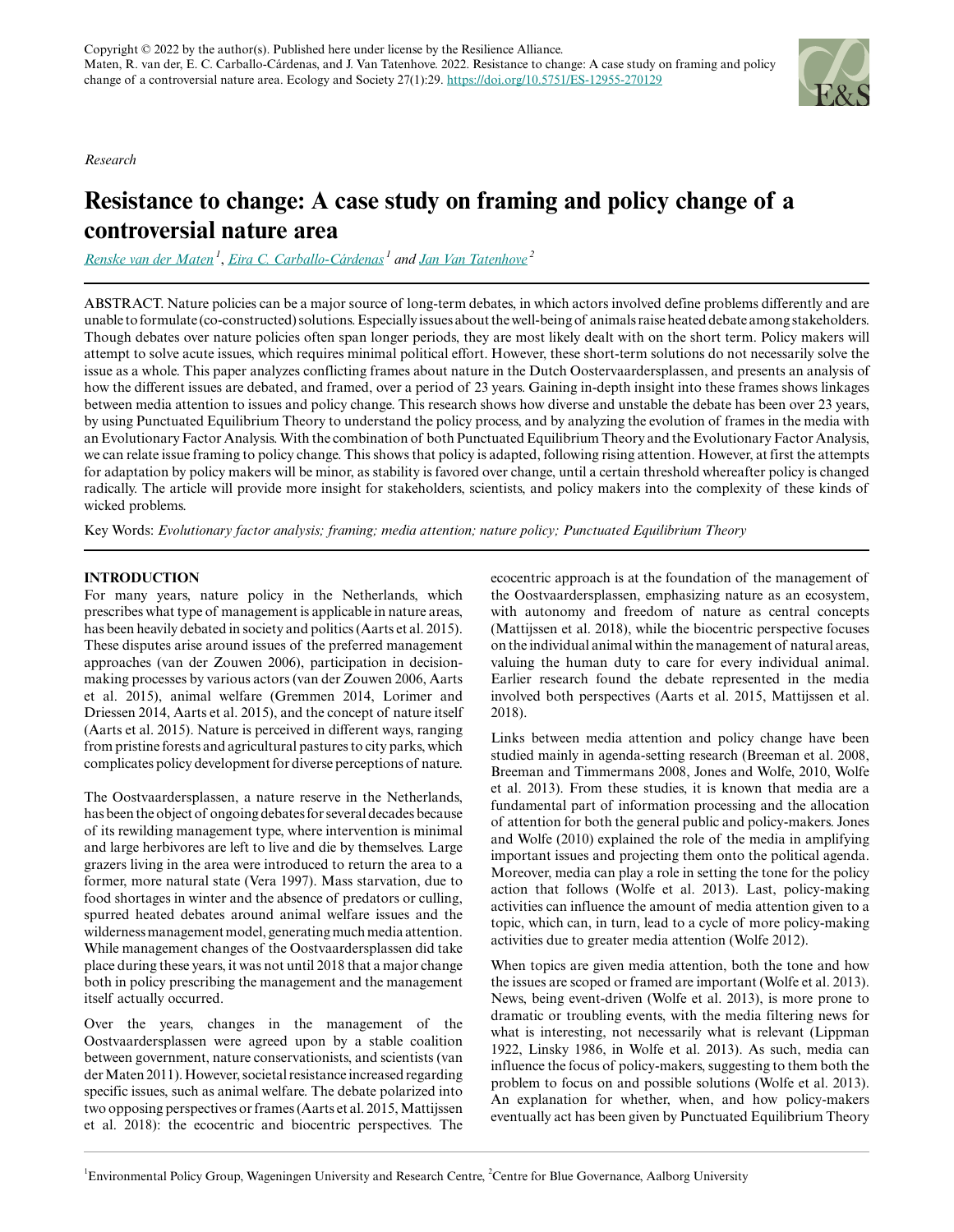(PET) (True et al. 2007). This theory explains policy as generally stable, incorporating only minor changes but having sudden and often drastic changes when a threshold of pressure has been reached. The intersection of media attention, framing, and policy change has not been studied extensively (Wolfe et al. 2013).

By combining our analysis of frames, media attention, and policy change over time on the case study of the Oostvaardersplassen, we seek to contribute to the knowledge on this relevant topic.

We aim to reveal the evolution of media attention about the Oostvaardersplassen over time, starting from the point where attention in Dutch newspapers started to grow, and to enhance the understanding of the interaction between media attention, framing, and the policy process over the period of 23 years (see Methods). To achieve this aim, the article presents a longitudinal frame analysis during the period 1995-2018 and relates this analysis to the evolution of the Oostvaardersplassen management and its supporting policy.

To reach our goal, we seek to answer the following questions:

- **1.** What frames can be distinguished and (how) do frames about the Oostvaardersplassen change, as measured in Dutch newspaper articles between 1995 and 2018?
- **2.** Do media attention, frame change, and policy change regarding the Oostvaardersplassen between 1995 and 2018 correlate?

# **CONCEPTUAL FRAMEWORK**

This section discusses the concepts of policy stability, policy change, and framing by combining the theory of punctuated equilibrium (PET) of True, Jones, and Baumgartner (2007) with the evolutionary factor analysis (EFA) method of Baumgartner, De Boef, and Boydstun (2008), and Motta and Baden (2013) to assess the stability and change of frames in the debate over the Oostvaardersplassen. Both the theory and method provide the possibility of analyzing stability and change over long periods of time. The method focuses on generating insights into how issue definition changes, which, combined with the theory of PET, enables us to understand policy evolution during the years studied.

# **Policy stability and change**

PET regards policy-making as a mostly stable process with minor changes, while it can also experience sudden moments of abrupt change (True et al. 2007). True et al. (2007) seek to explain both stability and change by means of analyzing issue definition and agenda setting. According to True et al. (2007), issues enter the political agenda based on how they are defined in the public discourse, leading to changes or continued stability in the policies related to the issue.

Whereas many policy theories, such as the multiple streams framework (Kingdon 1995, in True et al. 2007), advocacy change theory, and policy feedback theory (Van der Heijden and Kuhlmann 2018), encompass short periods of time in their analysis, True et al. (2007) argue that policy processes require longer periods of analysis to enhance the understanding of how periods of stability and change alternate over time. This is important based on our conception of change as a gradual process with small adaptations slowly leading to differing circumstances over time (Gersick 1991). As Gersick (1991) points out, this gradual process of small changes is not reflected in everyday policy; rather, stability is favored over change. Baumgartner et al. (2009) explain this saying that "decision makers under-respond to changes in the severity of problems when these remain below some threshold of urgency [...]" (Baumgartner et al. 2009, pp. 608). As long as pressure is too low to frame an issue as urgent, there will be no major changes. Only when an issue comes to the fore will it enter the political agenda and be subject to change (Gersick 1991, True et al. 2007, Baumgartner et al. 2009). PET provides a useful analytical space in terms of its temporal scope and its assumptions regarding process-relevant factors and models of decision-making, in our case the urgency of an issue as represented in newspaper articles.

As Baumgartner et al. (2009) and True et al. (2007) suggest, it is most likely that governments do not respond to societal demands directly but rather that they react to politically processed signals, i.e., the issue is (best) responded to when it enters the political debate in an institutionalized way, for example, by means of questions posed by politicians during government meetings. Nevertheless, when the issue does enter the political agenda as an urgent matter, the policy response will not necessarily lead to an immediate major policy change (Baumgartner et al. 2009, Newig et al. 2019). At first, the political response will be in line with institutionalized behavior, for example, by addressing the issue by establishing a committee to investigate the issue (Baumgartner et al. 2009, Russel and Turnpenny 2020). This can lead to policy continuity for a long period of time, despite societal pressure. When major change does happen, this will most often lead to a change in the opposite direction of the policy in dispute. In turn, this policy will become the new stable situation until it is disputed again (True et al. 2007).

For issues to emerge on the political agenda, they must receive a growing level of attention in the media and in the broader public and must be redefined by new participants or interested parties (True et al. 2007). In this paper, we focus on media attention, specifically newspaper media, as a representation of the debate. In this representation, frames are not static, and as such, redefinition occurs (Baumgartner et al. 2008). Redefinition of an issue takes place through reframing or the continuous addition and removal of arguments. When new arguments arise or old arguments are combined anew, new frames may emerge and become dominant (Baumgartner et al. 2008).

The way an issue is framed, by highlighting or dismissing certain aspects, can be of influence in policy-making, decision-making, and the implementation of policies (van Beek et al. 2018). According to Jacobs and Buijs (2011), investigating framing helps social scientists analyze and understand how people make sense of issues by means of central organizing ideas that then influence beliefs about the issue.

The choice of newspaper articles as data sources is based on two reasons. First, longitudinal research could be conducted because of the availability of newspapers throughout these years. Second, if frames do change over time, this change would be identifiable in the societal debate, and this would also be reflected in the newspaper coverage (Baumgartner et al. 2008). Media coverage in and of itself can influence political agenda-setting (Breeman and Timmermans 2008, Dehler-Holland et al. 2020), which would be reflected in the correlation between frames and policy changes.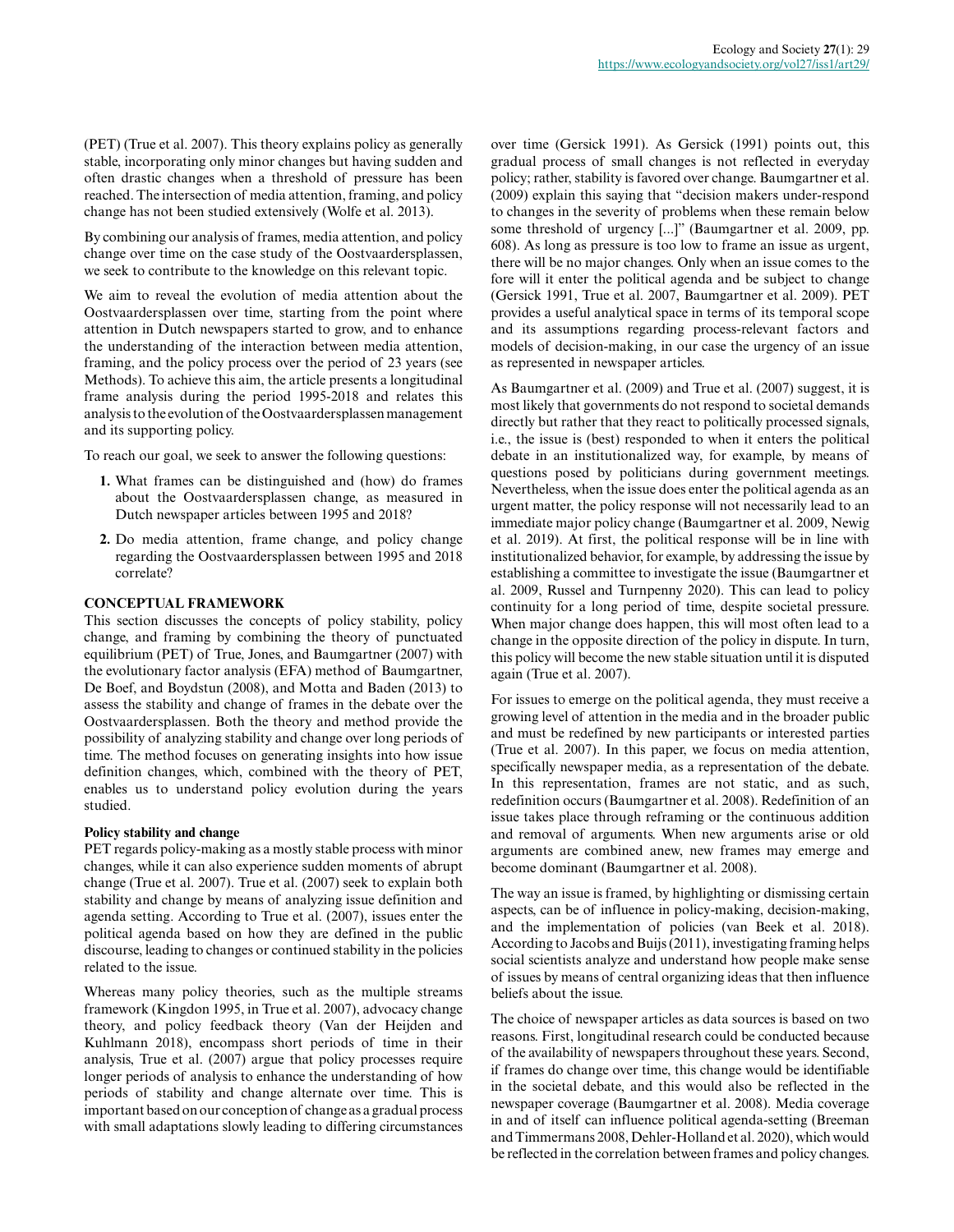#### **Frames**

There are many different definitions for frames and framing (Baumgartner et al. 2008, Dewulf et al. 2009, Entman 1993 in Motta and Baden 2013). In this research, we choose to work with the definition used by Baumgartner et al. (2008): a frame is a set of arguments clustered in a particular group in which the common denominator is not necessarily clear from the arguments themselves. With this definition, we are able to look into single arguments and clusters of arguments that can be regarded as a frame. This allows for a more refined analysis, as most definitions of frames look at the frame as something static and internally homogeneous.

As Motta and Baden (2013) explain, frames contextualize different concepts and share important background assumptions. In this study, frames are used in the media to conceptualize nature in all its aspects. For example, in describing the Oostvaardersplassen as a wilderness area, the use of these words implies other assumptions as well, such as the area being pristine or unmanaged. These assumptions, or latent semantic structures (Gamson 1992; van Gorp 2007 in Motta and Baden 2013), are referred to in texts but not made explicit. Hajer and Versteeg (2005) state that when actors debate an issue, although using the same words, they do not necessarily understand each other since there are assumptions behind the storylines (the specific words) they use that are not made explicit. These implicit assumptions, however, play an important role in the debates.

In this research, we analyze the change in frames over time. Arguments are connected based on latent semantic structures (Motta and Baden 2013), which are conventionalized beliefs (van Gorp 2007, in Motta and Baden 2013) in people's minds but not necessarily always made fully explicit. These beliefs, combined with given arguments, draw on previous knowledge and past associations (Gamson 1992, in Motta and Baden 2013) but can also incorporate new insights, which can lead to a gradual change of the frame (Motta and Baden 2013). Changes can thus occur within a frame, but new frames can also emerge or old frames may exit the debate as well (Baumgartner et al. 2008).

Actors interpret nature differently. Actors involved in nature conservation, including scientists and policy-makers, use different meanings, incorporating issues of empathy, personal norms and values, anthropomorphism, and social norms (Kansky et al. 2016). Jasanoff (1990) explains that the relationship between science and policy is highly context-dependent in matters of dispute and that scientists wishing to deliver their scientific knowledge as validators or improvers of policies must be aware of this. Scientists have advocated the Oostvaardersplassen reserve as a scientifically approved and successful area (Lorimer and Driessen 2014). This approval is often seen as the most important validation of the existence of the area and its management. Despite this perspective based on scientific approval of the area's management, another perspective has been voiced by societal groups. That perspective did not use a detached and science-based point of view (Pratt, 2011) of the Oostvaardersplassen but instead emphasized the individual suffering of large herbivores. It is in the collision of these opposing views that the policy of the Oostvaardersplassen is debated.

#### **THE CASE STUDY**

The Oostvaardersplassen, with its new form of management for nature conservation (conserving the current status) and nature development (for example, by adding new species), has sparked the interest and admiration of many, as well as the dismay of others, with regard to animal welfare. During a long time span, Dutch newspapers have covered the issue of the Oostvaardersplassen, and in so doing, have provided a large number of articles that will give insight into the frames used in the debate. The case of the Oostvaardersplassen can help understand the stability and change in nature policy in the Netherlands.

Since 1990, nature policy in the Netherlands has been changing from one of predominantly conservation to include nature development (Alberts and van Tatenhove 1997). Nature is no longer defined as something that has to be preserved but as something one can (re-)create and develop (Gremmen 2014, Lorimer and Driessen 2014). According to this perspective, species once lost can be brought back and incorporated into an area as it used to be, where the ecological process prevails over the individual animal's welfare (Gremmen 2014, Lorimer 2016).

An illustrative example of nature development or (re)creation in the Netherlands is the Oostvaardersplassen. At this site, large grazers were introduced in an enclosed space to "rewild" the area, meaning to return it to what was considered its state before human intervention. The core management idea is nonintervention in natural processes to create circumstances that would resemble "real nature."

This fits the so-called idea of "manageable society," which refers to the idea of humans' ability to shape both the social and the physical world (Van Tatenhove and Leroy 2000, pp. 38). This view was accompanied by a close relationship between government and nature conservationists, who, together with scientists, determined the kind of nature that should be developed (Alberts and van Tatenhove 1997).

Nature conservation decision-making has historically been dominated by scientific experts, indicating that both the knowledge about and the solution to an issue should stem from scientific experts (Floor et al. 2018). It is also often expected that during conflicts with stakeholders, scientific knowledge will "conclusively solve conflicts in public debate" (Floor et al. 2018, pp. 85).

The Oostvaardersplassen reserve originates from this relationship and its management over the years displays the change from area conservation (nature reserves) to nature development, considering not only the importance of species conservation but also ecosystem development, taking the habitat of the species into account.

#### **Nature management in the Oostvaardersplassen**

In 1968, the southern part of Flevoland, a province in the Netherlands, became an area reclaimed from the sea, with areas for agriculture, housing, and industrial development. In 1974, the designated area for industrial development was still unused and had turned into a marsh area of 3600 ha, on which growing numbers of Graylag Geese (*Anser anser*) molted every year. The area became a nature conservation site in 1975. The Graylag Geese ate too much of the young sprouts on the border between land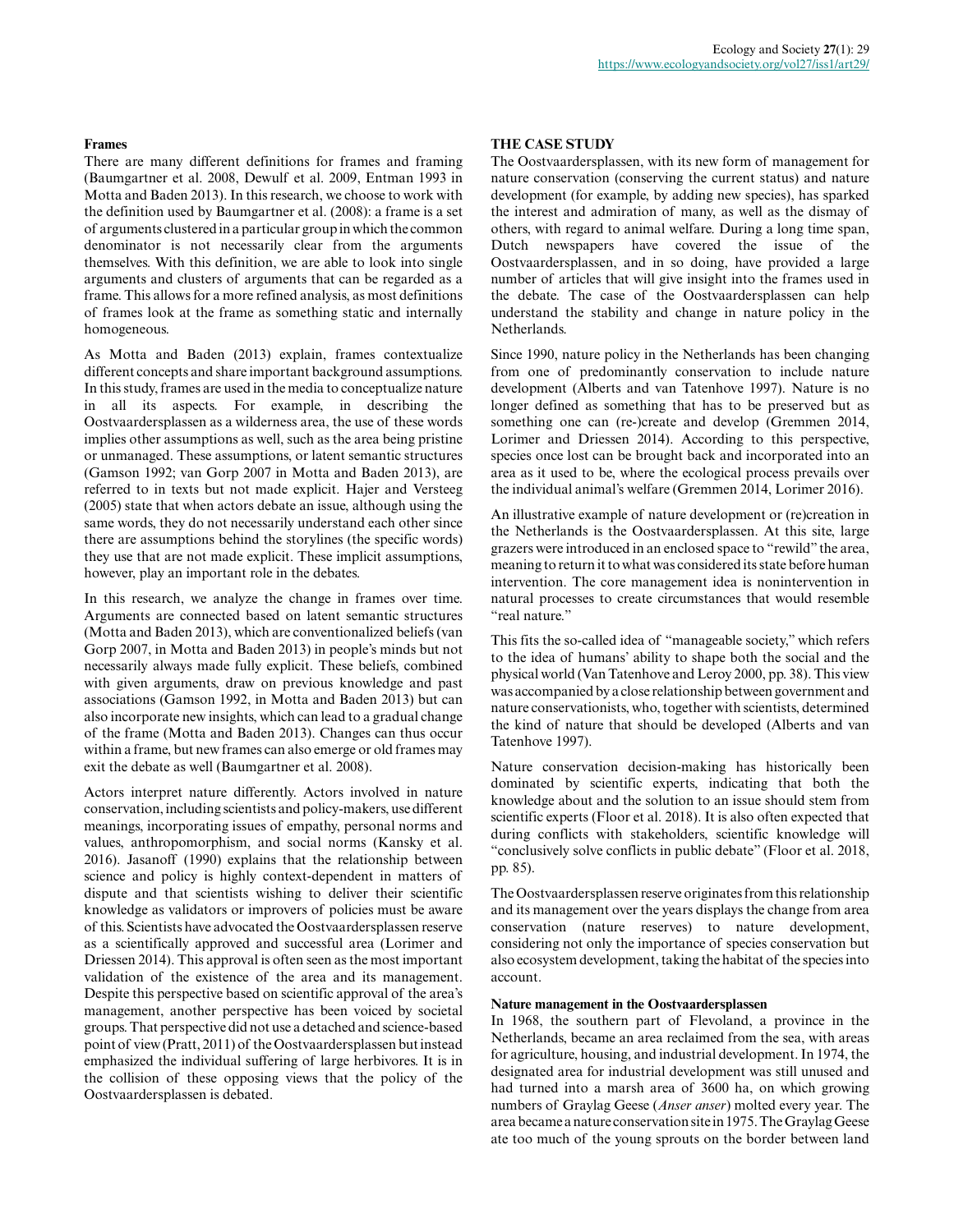and water, and to prevent the area from returning to open water again (van Vuure 2014), large herbivores were introduced. In 1983, heck cattle (*Bos domesticus*) were introduced, followed by konik horses (*Equus caballus var. konik*) to ensure that the grass was kept short, so the geese would graze on the land areas instead of at the water borders. Finally, in 1992, red deer (*Cervus elaphus*) were introduced to ensure that the elderberry, which the other large grazers do not eat, would not overgrow the area.

In 1996, Staatsbosbeheer (State Forestry Service) adopted the "wilderness model," focusing on natural development without human interference, leaving large herbivores to live and die by themselves. This type of management was based on the research of Frans Vera (Vera 1997). Staatsbosbeheer originated as a government institution for the management of Dutch forests but was privatized in 1998 with the objective of managing the areas it was entrusted with and creating possibilities for recreation and enjoyment by the population (Staatsbosbeheer 2021), including the Oostvaardersplassen.

The first national public uproar took place in the winter of 2005-2006, when pictures of dying and starving animals, due to seasonal food shortages, appeared in national newspapers. An International Commission for the Management of the Oostvaardersplassen (ICMO) was convened to write a report on how the growing number of animals should be cared for. The harsh winter of 2010-2011 again resulted in negative publicity and societal outrage, and a second ICMO report was published.

ICMO1 advised, among other recommendations, disclosing a detailed statement of the management objectives, adopting a reactive culling policy, creating more areas with shelter, evaluating the management annually, and informing the public about the management strategy and its underlying rationale (ICMO 2006). ICMO2 had largely the same recommendations, such as adopting a reactive culling policy, creating more areas with shelter, and establishing an internal PR committee that links stakeholders and the scientific advisory board (ICMO2 2010).

From 2016 onwards, national protests only ceased in the spring, rose again in the autumn, and peaked in the winter. The winter of 2017-2018 showed the largest protests up to then, leading to extra feeding of hay by the caretakers but also the (illegal) feeding by interest groups, national protests, and even threats and arrests, all to coerce a change to the management policy which would keep the animals from starving. In April 2018, the Van Geel committee, installed by the government to solve the Oostvaardersplassen issue, published a report on the management of the Oostvaardersplassen. At the same time, the Oostvaardersplassen became part of a new national park, Nieuw Land (New Land). The Ministry of Agriculture followed the guidelines of the Van Geel report and demanded that the number of large herbivores be brought down and kept at 1100-1500 at a maximum. The Heck cattle and Konik horses had to be moved to other countries, and the red deer had to be shot. The wilderness model as the leading management approach had come to an end.

# **METHODS**

#### **Data collection**

In the Lexis Nexis database, all Dutch national papers were searched between 1995 and 28 June 2018 for the word

"Oostvaardersplassen." The starting year was based on the availability of newspaper articles in this database. The end date is based on the start of summer, ending the protests for that year. This resulted in 3067 items, including doubles. A first selection step identified the articles based on relevance. Relevance distinguishes between articles mentioning the Oostvaardersplassen, for example, in comparison to another area, and articles discussing the Oostvaardersplassen as the main focus of their story. Code 0 was given when the article did not discuss the Oostvaardersplassen (relevance 0), whereas code 1 meant the Oostvaardersplassen was the focus of the article (relevance 1). Of all articles, 62.5% were given code 0 for relevance. Doubles were given code 0 to one of the two. A total of 1149 articles, coded 1 for relevance, remained. All articles were assigned a date and an identifying number.

#### **Data processing and analysis**

#### *Coding of articles*

After the first reading of the articles, a codebook was built. In line with Baumgartner, De Boef et al. (2008), the codebook consisted of codes for article type, tone of the whole article, and arguments used. Article type could be either a newspaper article, a letter from a reader, a column, or an opinion article. The tone of the article could be either positive, negative, or neutral. Positive articles were generally in favor of the current management policy, negative articles were, overall, against the current management, and neutral articles had a balanced set of arguments.

Frames consist of either a single argument, a set of arguments within a single dimension, or across different dimensions (Baumgartner et al. 2008). The dimension is a category that aggregates the arguments at a higher level of abstraction. Dimensions are "commonly understood core concepts [...]" (Baumgartner et al. 2008, pp. 106) and can help understand the frame's main focus. After performing a semantic analysis, by reading all the articles, and drawing from Baumgartner et al. (2008), we identified five dimensions applicable to this research: morality, fairness, cost/value, compliance/law, and other. These dimensions could have a positive and a negative argument code. For example, under the dimension "morality," both a positive moral argument and a negative moral argument could be identified.

Dimension was the first number of the argument's code, meaning that all arguments about moral aspects started with 1, fairness with 2, and so on. Arguments were numbered sequentially. For example, within the moral dimension, this would mean 101 (the moral duty of care is fulfilled), 102 (the moral duty of animal welfare is fulfilled), 103 (the moral duty of freedom is fulfilled), and so on. The codebook (Annex 1) was set up in such a way that argument codes could apply to multiple events, such as the release of a new report on the management of the area or exogenous factors such as a prolonged period of cold weather and could apply to multiple years.

Codes for article type and tone could only be given once per article. Single argument codes could be assigned once per article, but there was no limit on the total number of different argument codes. This means that when an article used multiple arguments that have the same code (for example, 103), this code was entered only once in the database, along with all the other different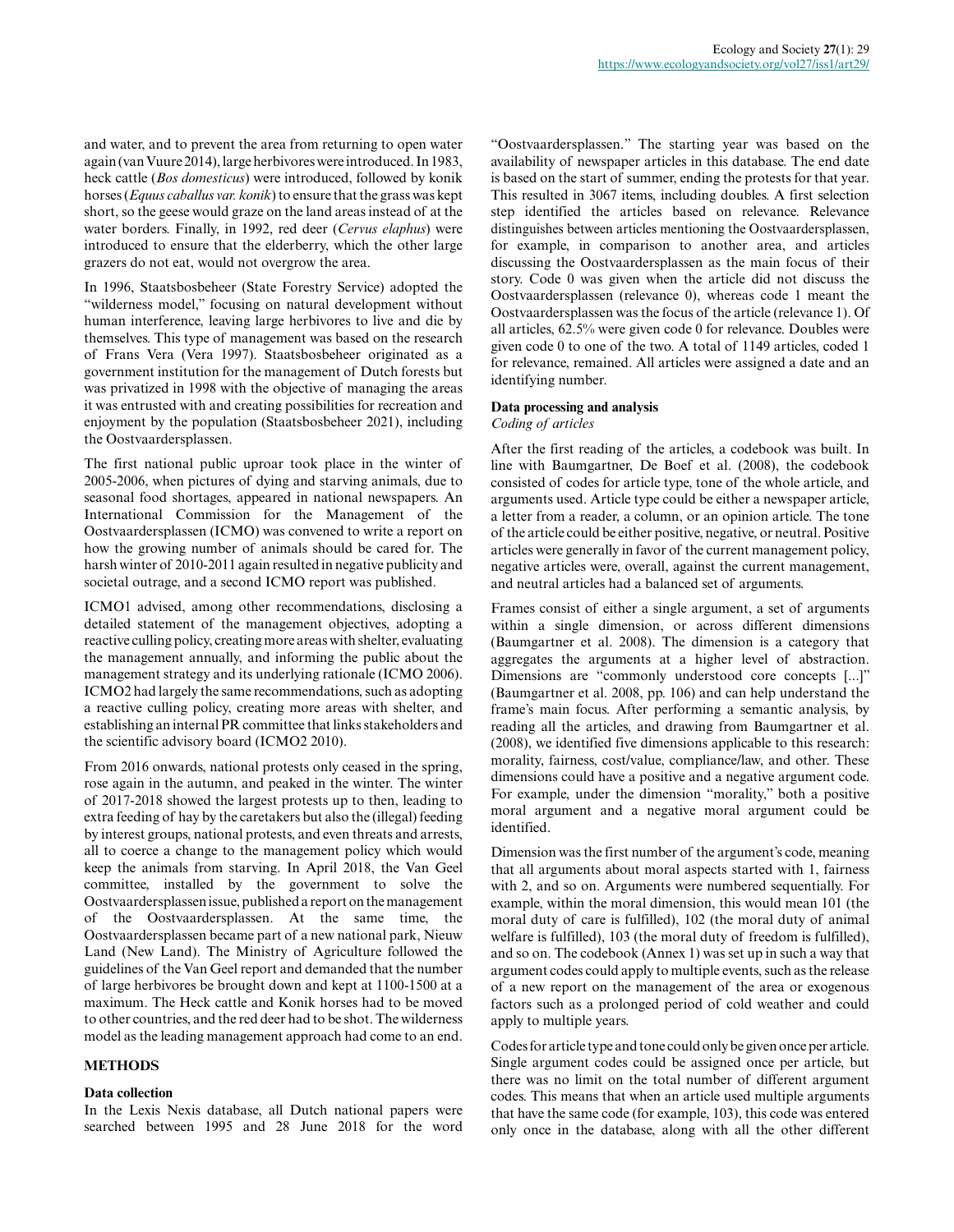| Type (code)                              | Tone (code)                 | Dimension (code)                                            | Argument (code)                                                                                                  |
|------------------------------------------|-----------------------------|-------------------------------------------------------------|------------------------------------------------------------------------------------------------------------------|
| article (a)                              | neutral(n)                  | moral $(100)$                                               | freedom from intervention in nature is morally good<br>(103)                                                     |
| letter $(l)$<br>column (c)<br>opinion(0) | negative(a)<br>positive (p) | fairness $(200)$<br>cost/value(300)<br>compliance/law (400) | bad life for animals is unfair (214)<br>positive touristic attraction (303)<br>court case negative outcome (410) |

**Table 1**. Example of codes that can be given to arguments in the text.

argument codes that were found in the article. Adding the same argument multiple times to the database would weigh this argument. We were not interested in the weight of an argument within an article but rather in its relative weight over time. Should a certain argument at a certain moment in time be very prominent, it would occur in multiple articles at the same time. See Table 1 for an example of the codes that could be given to the arguments in the newspaper articles.

All articles were first coded manually based on relevance and then on type, tone, and arguments. Finally, the codes were written down into the database so that each article would be read three times in a different order and with time between the codings to ensure (intracoder) reliability (Révész 2012). Adaptations, such as missed doubles, made between the first and last round were recorded.

#### *Data analysis*

Two steps were followed for the data analysis: the quantitative analysis and the qualitative thematic analysis, reading all the articles and interpreting the results from the quantitative analysis.

Using Excel (2010 version), analyses were conducted to show the number of articles and the tone of the articles over time and for the covariance analysis. MATLAB (2011a version) was used for the EFA.

In EFA, arguments loaded with a certain weight on the same factor are considered a frame because the loading indicates the level of contribution of the argument to that factor (Baumgartner et al. 2008). Baumgartner, De Boef et al. (2008) used a minimum factor loading to define the level of contribution an argument must have to be part of the frame in order to be able to define the dominant way issues are discussed. In this research, a minimum factor loading of ≥0.70 was used as a requirement for arguments to be considered part of a frame to gain insight into the dominant ways of discussing the Oostvaardersplassen. Theoretically, over time, each argument could load on each factor (Baumgartner et al. 2008). Using a minimum factor level diminishes noise in the output and will show only the peaks: the most dominant arguments that load on a factor.

When arguments appear and disappear in discussions over time, frames can change as some arguments enter while others leave the frame. EFA calculates the covariance of all the different arguments that occur at the same time over time (Motta and Baden 2013). Changes in the frame can only happen internally within that frame if the overall group of arguments loading on the factor to form the frame is stable (Motta and Baden 2013). When arguments form new groups, these will be recognized as a new frame entering the debate.

By analyzing the factor analysis on overlapping periods of time, the persistence of frames and the internal changes can be made visible over time. Overlapping periods of time indicate that the arguments will be measured against their appearance in a current set of times (cluster of years) and against a past and future time range (Baumgartner et al. 2008, Motta and Baden 2013). In the EFA, the years further in the future or the past will weigh less than the years directly adjacent to the year of analysis. As an example, the year 1997 will be measured as 1995-1999, and the year 1998 will be measured as 1996-2000, where the data from each year contribute, weighed to the relative distance of the year of measurement.

# *EFA: MATLAB and statistical analytical step*

To conduct EFA on the data, the MATLAB code for EFA from Motta and Baden (Motta and Baden 2013) has been used, which proposes a solution for issues unsolved in previous methods in regard to time-series analysis in high-dimensional data where the number of features is higher than the number of observations, such as is the case in this study. Motta and Baden (2013) have been able to compute the movement over time with smoothing (through kernel smoothing) instead of computing stationary factor models for overlapping phases. Stationary factor models use a set of static time series and compute these against each other (Baumgartner et al. 2008), whereas the EFA technique from Motta and Baden (2013) uses kernel smoothing to include adjacent moments in time, weighed by their (increasing) distance from time (Motta and Baden 2013). Motta and Baden also solved the issue of manually identifying the factor solutions in different phases, such as with the method of Baumgartner, De Boef et al. (2008), thereby making EFA less labor intensive.

The analysis was performed by first creating a three-dimensional covariance analysis on the data, which was then loaded into the MATLAB code. Trimesters were used as the unit of time, as the Oostvaardersplassen debate occurred mainly seasonally because the animals would die mostly during winter and early spring. When defining what parameters were used, the parameters that were set as the standard by Motta and Baden (2013) were used (kernel smoothing 3, smoothing bandwidth of 10 and 5 factors by default). This did not generate any usable results, as there were no factor loadings ≥0.70 and with an empty time span ≤1 time period (Motta and Baden 2013).

Looking at the data, this showed greater periods of no input (e.g., nothing had been published concerning the Oostvaardersplassen), which could explain the low factor loadings. To see whether it would be possible to generate more output, the bandwidth was adapted to two time periods, meaning that every trimester would be smoothed with its predecessor and its successor. This led to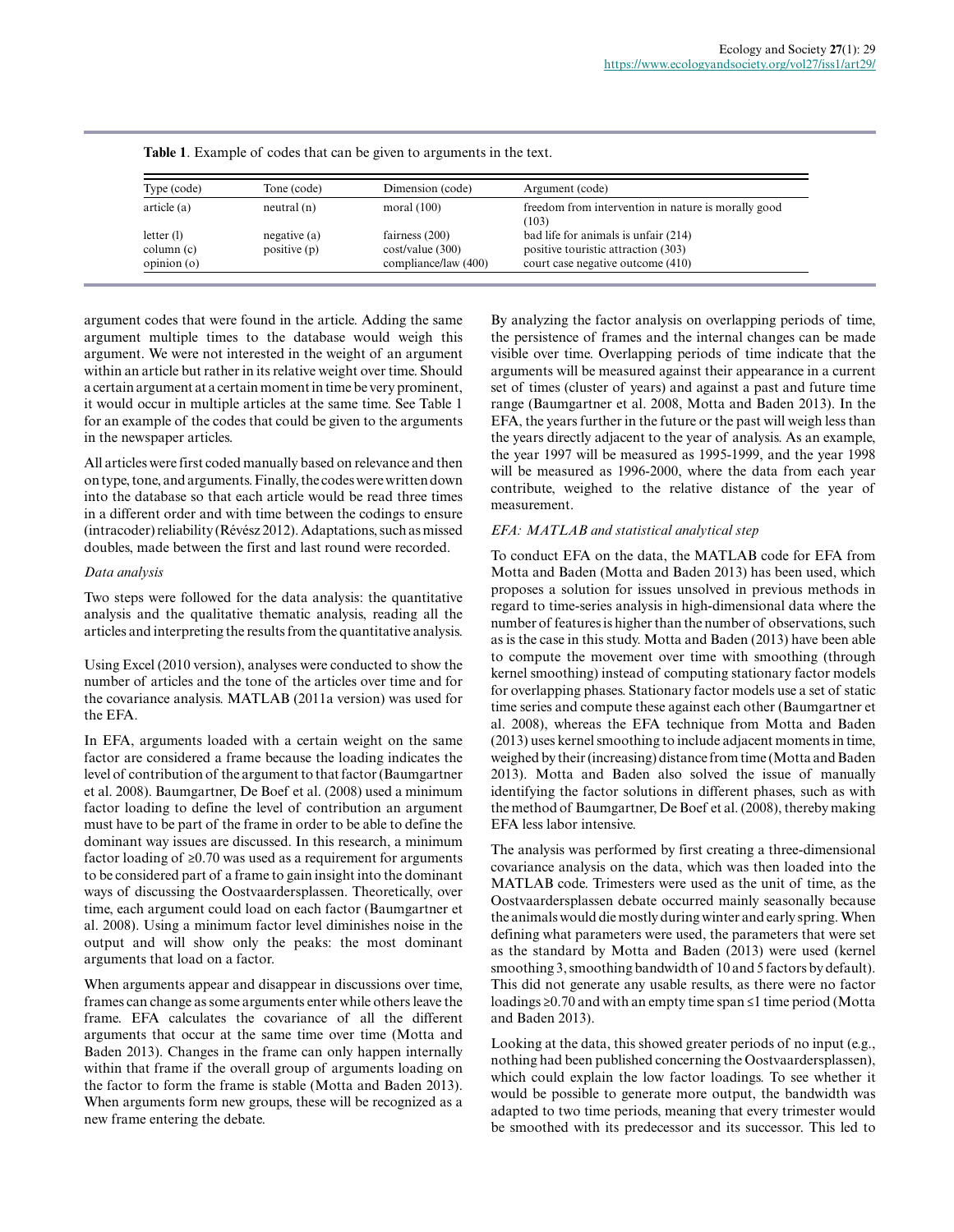factor loadings over time, which were ≥0.70, as suggested by Baumgartner et al. (2008), and did not span more than one time period between the loadings. The number of 5 factors as a default was used, as analysis with more factors did not generate valid factors.

### **RESULTS**

#### **Attention over time**

A total of 1149 relevant articles were identified. Over the course of 23 years, the number of articles published in newspapers increased (Fig. 1).

**Fig. 1**. Publication of newspaper entires containing the word "Oostvaardersplassen" between January 1995 and June 2018, coded 1 for relevance.



During the winter, the number of articles increased, especially in 2010, 2013, 2017, and 2018. As of 2005, the number of publications (of articles, letters, opinion articles, or columns) never decreased to zero per trimester. The peaks highlight certain events, such as harsh winters, where there was a peak in attention paid to starving animals (2010/2011, 2017/2018) and the release of the movie The New Wilderness (2013). This movie portrays the Oostvaardersplassen as a wilderness area, where the circle of life is central in the life and death of all animals and plants living in the Oostvaardersplassen. The movie contains vivacious footage, where the human presence is intentionally left out of the shots. It has won two awards in the Netherlands, and its overall reception has been very positive.

The release of this movie led to an increase in positive attention (2013), as seen in Figure 2. However, from 2017 to 2018, the negative tone of the newspapers covering the Oostvaardersplassen issue increased significantly. From 2013 to 2018, the number of large herbivores that survived winter was relatively stable: 3691 in April 2014 and approximately 3500 in April 2017 (Cornelissen et al. 2017). However, the number of deaths fluctuated over the years and grew from 295 deaths in the mild winter of 2013–2014 to 3229 in the winter of 2017-2018 (Cornelissen et al. 2014). These deaths have been very visible in the media and most likely exacerbated the debate even more.

#### **The debate in frames**

As stated above, the words frame and factor are used as synonyms for the same aggregated group of arguments; however, whereas factor refers to the analytical unit (identified through MATLAB analysis), frame refers to our interpretation of the arguments that loaded on this factor, which we labeled based on coherence with an identifiable name. In our interpretation, we used possible latent semantic structures that underlie the arguments that load within the frame to interpret the frames. In Table 2 we have added our interpretations.

#### **Fig. 2**. Tone per entry over time



The frames that loaded on Factors 1, 2, 3, and 4 seemed to have the most coherence in loaded arguments and were regarded as frames (Fig. 3), which were labeled the changing frame, the biocentric frame, the positive policy frame, and the ecocentric frame. The arguments that loaded on the fifth factor did not clearly constitute a frame, as some of those arguments could be found among other factors as well and some arguments were contradictory; hence, Factor 5 was omitted from further analysis. Below, the frames are briefly described.

**Fig. 3**. Sum factor 1 to 4 - Sum of factor loadings  $\geq 0.7$  and  $\leq t1$ empty.



### **Introducing the frames**

*The changing frame*

The frame associated with Factor 1 evolves over time. The arguments that load on the factor fit the arguments used by the government and other officials in the debate. A possible latent semantic structure underlying this frame is that policy should be democratic, representing people's views and values. Table 2 shows the arguments that load  $\geq 0.70$  on Factor 1 chronologically. Between 2007 and 2016, this frame rises and falls in the debate, peaking during the winters of 2009-2011, when there was temporarily more debate about the Oostvaardersplassen because of the harsh winter. It is also at this peak that the arguments change from positive to negative. In 2013, following the release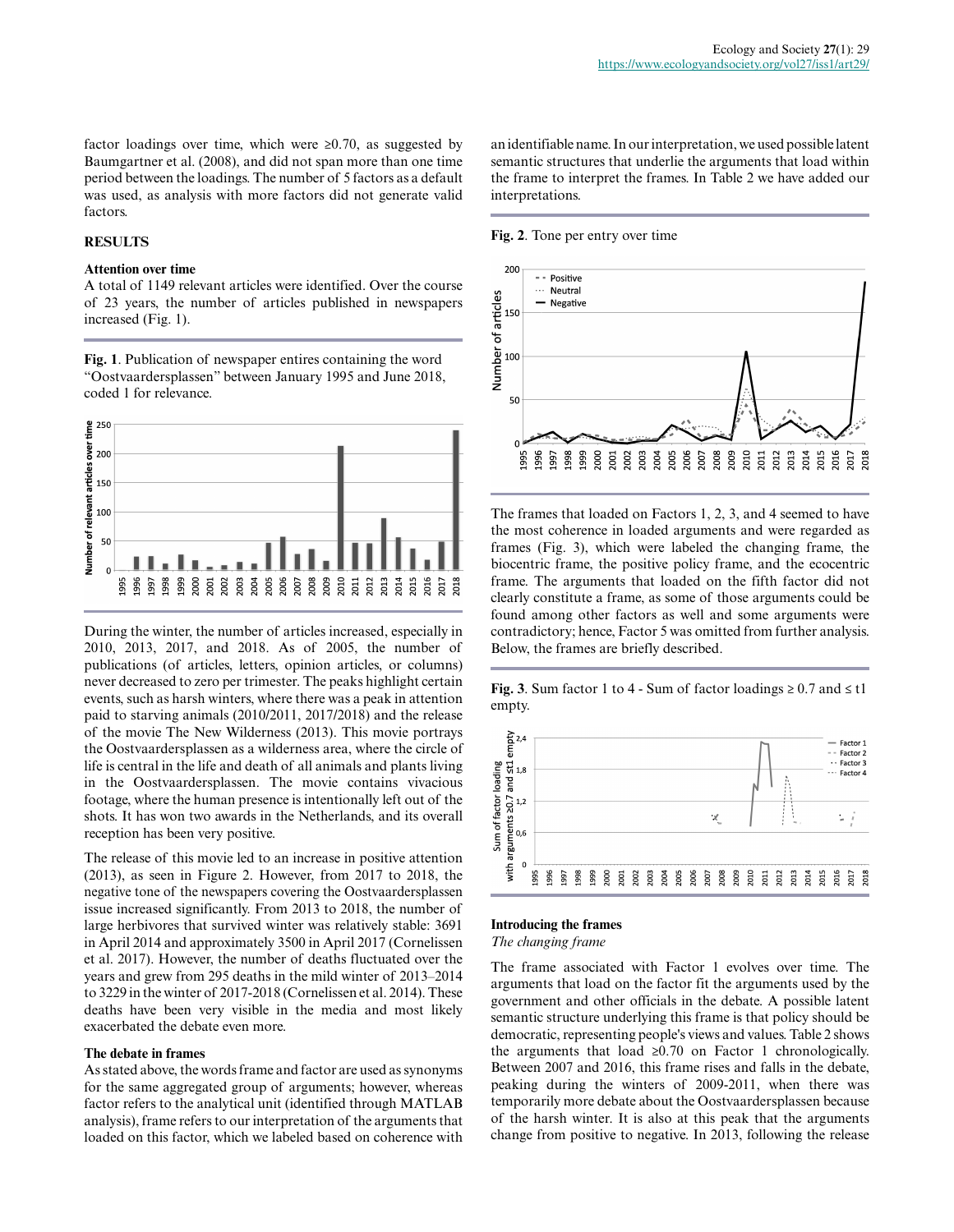**Table 2**. Arguments per frame, chronologically (top to bottom); arguments that load on the different factors, ordered by code number. Code numbers starting with 1 refer to morality arguments, codes with 2 to fairness arguments, codes with 3 to cost/value arguments, codes with 4 to policy arguments.

|                                                                                              | Changing Frame                                                                                                                      | <b>Biocentric Frame</b>                                                                         | Positive Policy Frame                                                                                                      | Ecocentric Frame                                                                                                         |
|----------------------------------------------------------------------------------------------|-------------------------------------------------------------------------------------------------------------------------------------|-------------------------------------------------------------------------------------------------|----------------------------------------------------------------------------------------------------------------------------|--------------------------------------------------------------------------------------------------------------------------|
| With the current<br>management the                                                           | applicable policy is<br>negative for other nature<br>policies $(413)$                                                               | area is man-made<br>$(cultural)$ (117)                                                          | applicable policy is positive<br>for other Dutch nature<br>policies (403)                                                  | animals die a gentle death.<br>(203)                                                                                     |
| With the current<br>management the<br>With the current<br>management the<br>With the current | animals' well-being is.<br>guaranteed (102)<br>ecosystem approach is fair<br>for the animals (208)<br>Gabor (ICMO) committee        | animals die by death blow<br>(215)<br>the animals are cattle (114)<br>cost/value of the area in | management is fair for the<br>animals $(230)$<br>management is in line with<br>policy $(401)$<br>area resembles an African | animals suffer only briefly<br>(204)<br>duty of care is being met.<br>(101)<br>ecosystem approach is fair                |
| management the<br>With the current<br>management the                                         | is positive $(406)$<br>ecosystem approach is<br>unfair for the animals (218)                                                        | general is valued as negative<br>(340)                                                          | Nature Reserve (302)                                                                                                       | for the animals (208)<br>applicable policy interferes<br>negatively in the area for other<br>Dutch nature policies (413) |
| With the current<br>management the<br>With the current                                       | animals die in agony (214)<br>society disagrees/opposes                                                                             |                                                                                                 |                                                                                                                            |                                                                                                                          |
| management the                                                                               | this management and its<br>policy $(414)$                                                                                           |                                                                                                 |                                                                                                                            |                                                                                                                          |
| With the current<br>management the<br>With the current<br>management the                     | ecosystem approach is fair<br>for the animals $(208)$<br>cost/value of the area in<br>general is calculated as<br>negative (340)    |                                                                                                 |                                                                                                                            |                                                                                                                          |
| Possible latent semantic<br>structures                                                       | Democratic values are<br>necessary for good policy                                                                                  | The individual animal should<br>not suffer                                                      | Science is the basis for good<br>policy                                                                                    | The ecosystem as a whole is the<br>most important                                                                        |
|                                                                                              | Death blow is a very negative and harsh wording for culling, used here to strongly oppose the words used in more nuanced arguments. |                                                                                                 |                                                                                                                            |                                                                                                                          |

of the movie The New Wilderness, a positive argument returns, but only briefly. The frame disappears in 2016 with the argument "the cost/value of the area is negative," weighing the positive and negative costs; for example, although the natural value of the area can be considered high, the societal cost is higher and, as such, the overall perception of the value of the area is negative.

#### *The biocentric frame*

The frame associated with Factor 2 is the only frame that uses the argument that the grazers are "cattle." Cattle in the debate is used to strongly oppose the notion of wild animals; whereas the former should be cared for by law, the latter should not. Additionally, the other arguments used in this frame combine a focus on both the cultural aspects of the area and the importance of the individual animal over an ecosystem. The arguments used have a highly negative tone toward rewilding management, emphasizing that human interference is conditional on the existence of the area. Even when other frames showed positive arguments as dominant in 2013, the year of the movie The New Wilderness, this frame still uses negative arguments, emphasizing "cattle" over the more neutral terms such as "animals" or "large herbivores." Arguments from the biocentric frame are used by members of the House of Representatives.

# *The positive policy frame*

Factor 3 loads only arguments that favor the current management over time: the positive policy frame. This frame occurs very sporadically and never longer than 2 years in a row. In 2007, it correlated with the publication of yearly reports on the Oostvaardersplassen following the first ICMO report, where the

tone of the newspaper articles tends to be relatively neutral and without any major events taking place. The argument that the current policy supporting management is positive for other Dutch nature policies argues that it complies with other applicable nature policies, such as Natura 2000 or species conservation policies. Following the movie, The New Wilderness, the positive policy frame loads dominantly on the argument that the Oostvaardersplassen resembles an African nature reserve, in the positive sense.

# *The ecocentric frame*

Factor 4 shows an ecocentric argumentation line, stating that the ecosystem prevails over individual animals. This frame is expressed by the founding father of the wilderness concept as the basis for the Oostvaardersplassen (Frans Vera) and Staatsbosbeheer, the Dutch State Forestry Service. This frame enters the debate in 2007 with the argument that "animals die a gentle death," which shifts to the argument "policy is fair, because of short suffering from individual animals." Both arguments highlight the fairness aspect, that is, it is fair if an animal dies because the death is a gentle one and because the suffering is short. In 2012, the argument that "the current management of the Oostvaardersplassen is negative for other nature policies, especially wildlife policies" discusses a different angle on the matter; that the current Oostvaardersplassen management is hampering other nature policies, such as the Natura 2000, that apply to the area, because there are fewer bird species due to the shortage of food. This last argument shows the difference between ecological points of view regarding what is good ecological management or good nature management in the academic world,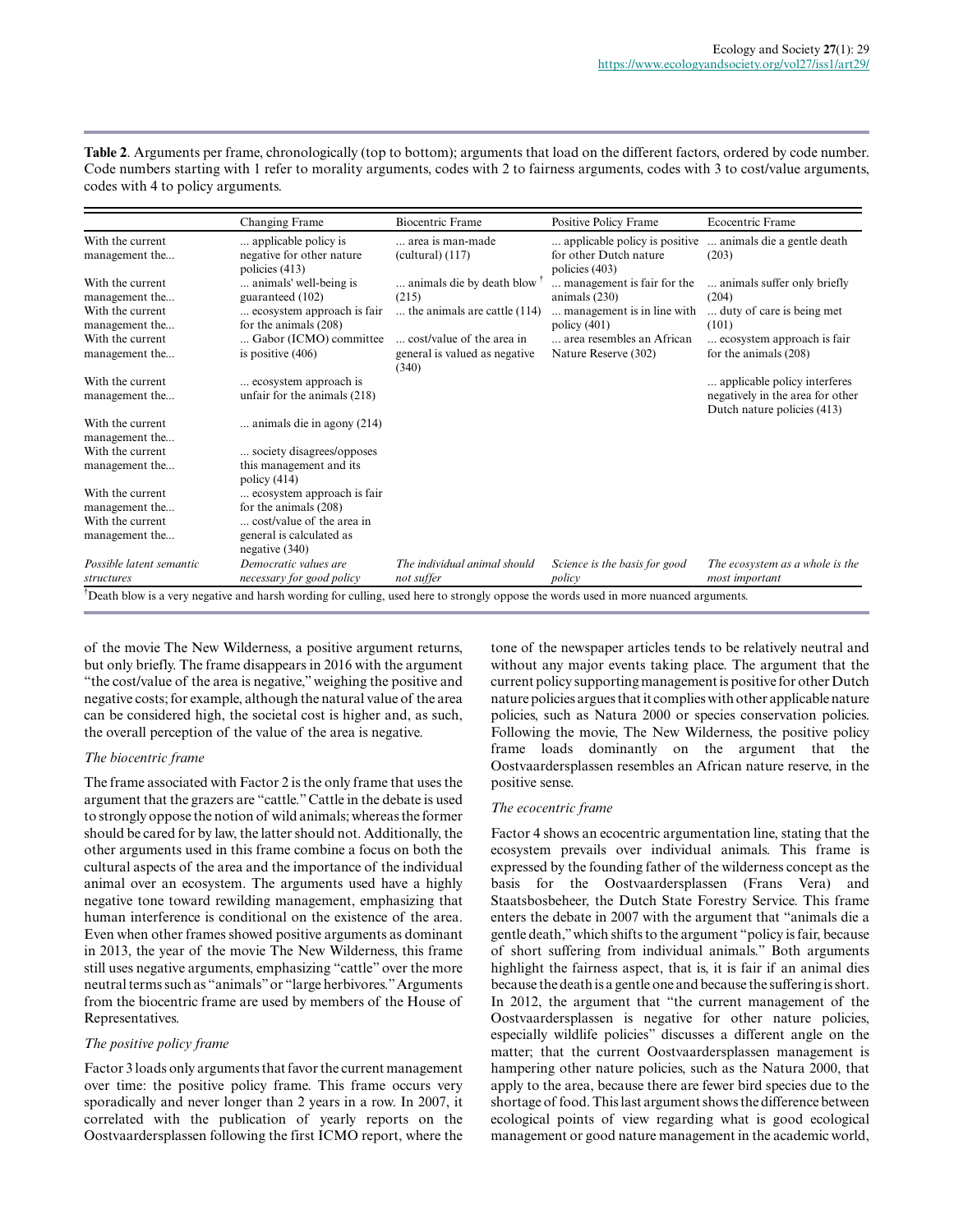**Fig. 4**. Frames (EFA), attention, and tone analyzed from Dutch newspaper articles, combined with the changes in management, the ICMO reports, and the movie The New Wilderness.



which becomes more openly discussed as the debate in the newspapers evolves.

### **Combining frames, articles, and policy change**

When the number of articles, the frames, and their rise and fall are combined with the chronology of the policy adaptations that have occurred over time, we can see that there is a correlation between the rise in public attention and policy adaptations. In Figure 4, the emergence of a peak in media attention in 2005/2006 led to the installation of the first ICMO committee. Likewise, there is a correlation between the rise in attention and the

installation of the second ICMO in 2010, when the changing frame shifted from positive to negative. In 2012, in the preamble to the movie, The New Wilderness, the positive policy frame peaked, and subsequently, became predominant. Between 2016 and 2018, all frames rose again for a short period of time when the number of articles continued to increase to the highest number seen, and the Van Geel committee was installed, leading to the eventual radical change in the policy of the Oostvaardersplassen toward management with a fixed number of large grazers and seasonal culling.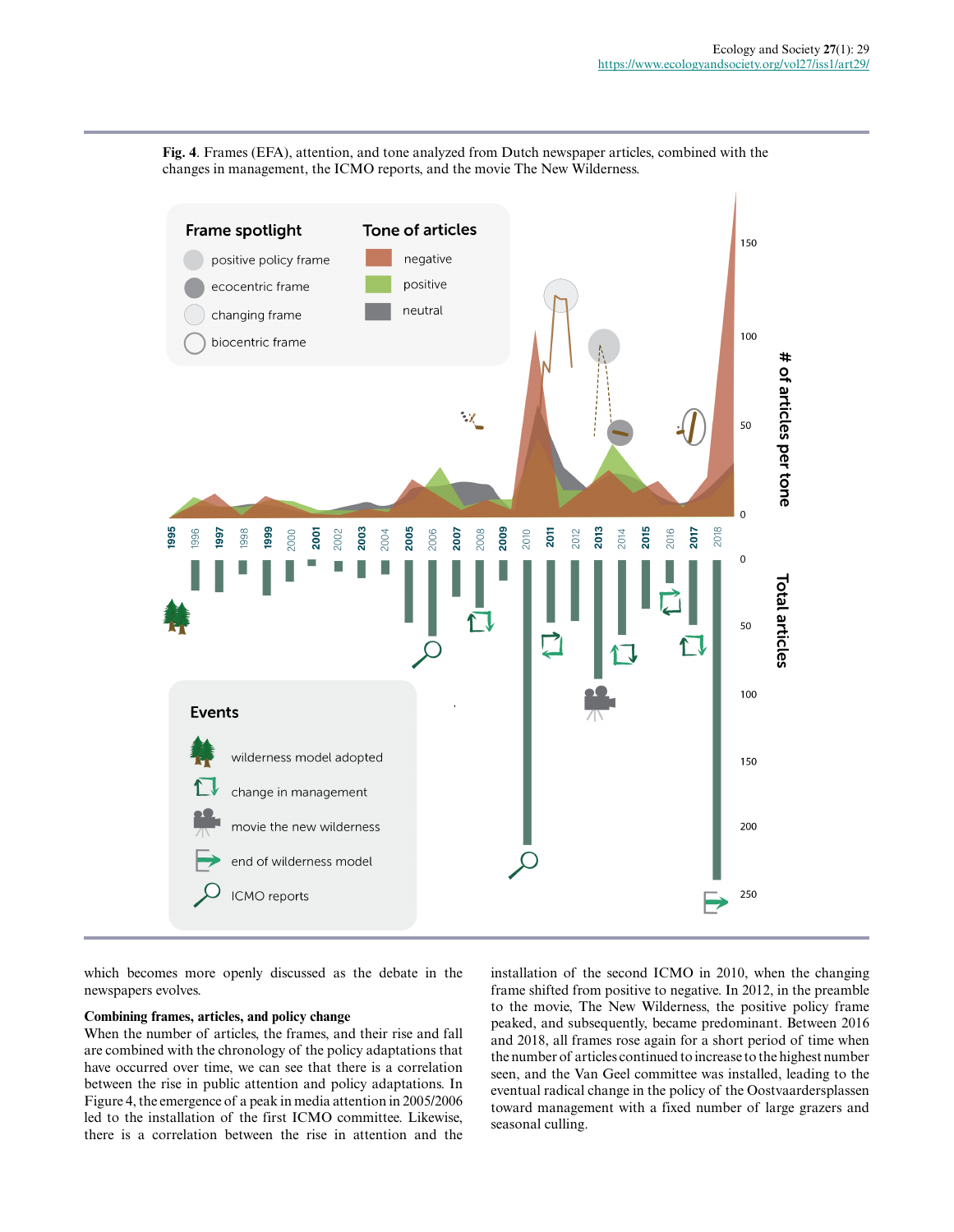#### **DISCUSSION AND CONCLUSION**

#### **Evolution in the frames in the Oostvaardersplassen debate**

Like many discussions on nature management, the one regarding the management of the Oostvaardersplassen has been comprised of multiple arguments, discussing different dimensions over the years. Not all arguments have received equal levels of attention, but arguments enter and leave the debate over the years, shifting the focus of the debate from one point to another. It is not the arguments themselves that explain the changes in frames but rather the combination of these arguments in clusters that do or do not linger in people's minds (Baumgartner et al. 2008).

Within the changing frame, there is an important visible shift that revolves around the argument "the ecosystem approach is fair/ unfair." When the argument first entered the frame in 2009, it was used in the positive sense: the ecosystem approach is fair. The next year, after a harsh winter when many animals died of starvation or were shot and this was publicly covered in the news, the argument shifted to a negative meaning: the ecosystem approach is unfair. In the year when the movie, The New Wilderness, was released (2013), the argument re-entered the stage with a positive meaning. This change seems to reflect the change of opinions held by, mainly, policy-makers, shifting from an ecocentric argument backed by scientific research to a biocentric argument backed by social opinion to return to the ecocentric argument, this time backed by both science and the release of a movie with a very strong ecocentric point of view. We believe this shows that the latent semantic structures underlying this frame do not revolve around whether an ecocentric or biocentric approach should dictate the policy supporting management but rather that policy should be democratic, reflecting the views and values of society.

The framing of the animals in the Oostvaardersplassen as "cattle" has been a very influential argument within the biocentric frame, as it implies the obligation to manage and care for the animals as opposed to wild animals, which do not need management or care. However, when reading the newspaper articles, one can see that although the large grazers are "cattle" argument might be prominent, it is not necessarily so that all who use that argument oppose nature or natural areas. What we observe is that even as "cattle," these animals can be part of an ecosystem, but there is the perceived need for some sort of management instead of a complete lack of supervision and care.

In the ecocentric frame, we can see as well that although there are those who strongly believe that wild animals should be left to live and die for themselves, there are also more nuanced perceptions among scientists, and there are even those whose perspectives changed over time. One of the most notable cases is that of Frank Berendse, an emeritus professor, once an advocate of the rewilding management model but now an opponent of the area being kept without management (Bakker 2018).

When diving deeper into newspaper articles, we found that there are certain groups of actors that use arguments from a specific frame. For example, Frans Vera (who created the idea of the wilderness management of the Oostvaardersplassen) and Staatsbosbeheer (the managing organization) tend to use arguments from the ecocentric frame. Staatsbosbeheer also frequently uses arguments that belong to the positive policy frame. Scientists also used the positive policy frame, especially in the first years, but are also very much attuned to the changing frame. Arguments from this last frame are used mainly by the Ministries and the State Secretaries, and the arguments they use have changed over time from positive to negative. Arguments from the biocentric frame are mostly used by the House of Representatives. This is most likely because the House represents society, in that issues enter the political debate by representatives who bring them onto the agenda of the House.

When analyzing the debate, advocates, and opponents of the management of the Oostvaardersplassen seem to be unable to find common ground. Many arguments pass by over the years, and these individual arguments can change from one frame to show up in another. At first sight, there seem to be two sides to the debate-those who consider themselves informed (enough) to see a broader scientific/ecological perspective in the area and those who simply cannot agree with the suffering of individual animals, no matter what the underlying (scientific) ideas are.

However, the EFA showed a different picture, namely, that the discussion about the management of the Oostvaardersplassen is largely diffuse, incoherent, and unpredictable. Frames rise to the fore for only a short period of time and are not in concordance with an opposing frame, which is contrasting to what we expected, as we anticipated finding opposing camps that debated the issue simultaneously.

Our findings can serve as an explanation as to why the debate could not be attenuated while continuing the management based on the rewilding model, let alone be solved, e.g., leading to effective and legitimate management of the Oostvaardersplassen that would be acceptable to all parties, such as what occurs with some conservation conflicts (Mason et al. 2018, Redpath et al. 2013). Conflicts that engage people's core values, also called wicked problems (Mason et al. 2018), are difficult to solve, let alone by more scientific knowledge production (Floor et al. 2013, Mason et al. 2018).

#### **Punctuated equilibrium in the Oostvaardersplassen management**

Topics that rise to the fore in the media gain attention but also generate attention (Breeman and Timmermans 2008). If attention shifts from one topic to another, the tone of the discussion can also change, potentially leading to a change in attitude (Baumgartner et al. 2008). A change in attitude, then, can change the policy that is concerned with the topic (Breeman and Timmermans 2008). By looking into frame changes over longer periods of time, shifts in framing can shed light on both the discussion as it has been held and on the policy changes that have or have not taken place (Baumgartner et al. 2008).

During 1995 and 2018, when the Oostvaardersplassen was managed based on the wilderness model, changes were made in some management measures (Cornelissen et al. 2014, Kalden 2011, Staatsbosbeheer and Vera 2008, Staatsbosbeheer 2015), ranging from adaptations based on the two ICMO reports (Kalden 2011, Staatsbosbeheer 2015), based on the Natura 2000 evaluations (Staatsbosbeheer 2015), and to the eventual change of the management model in 2018 (Ministerie van Economische Zaken 2017). What became visible through our analysis is that there was a correlation in time between the rise in media attention and changes in the policy supporting management, as was also found in research from Breemans and Timmerman (2008). For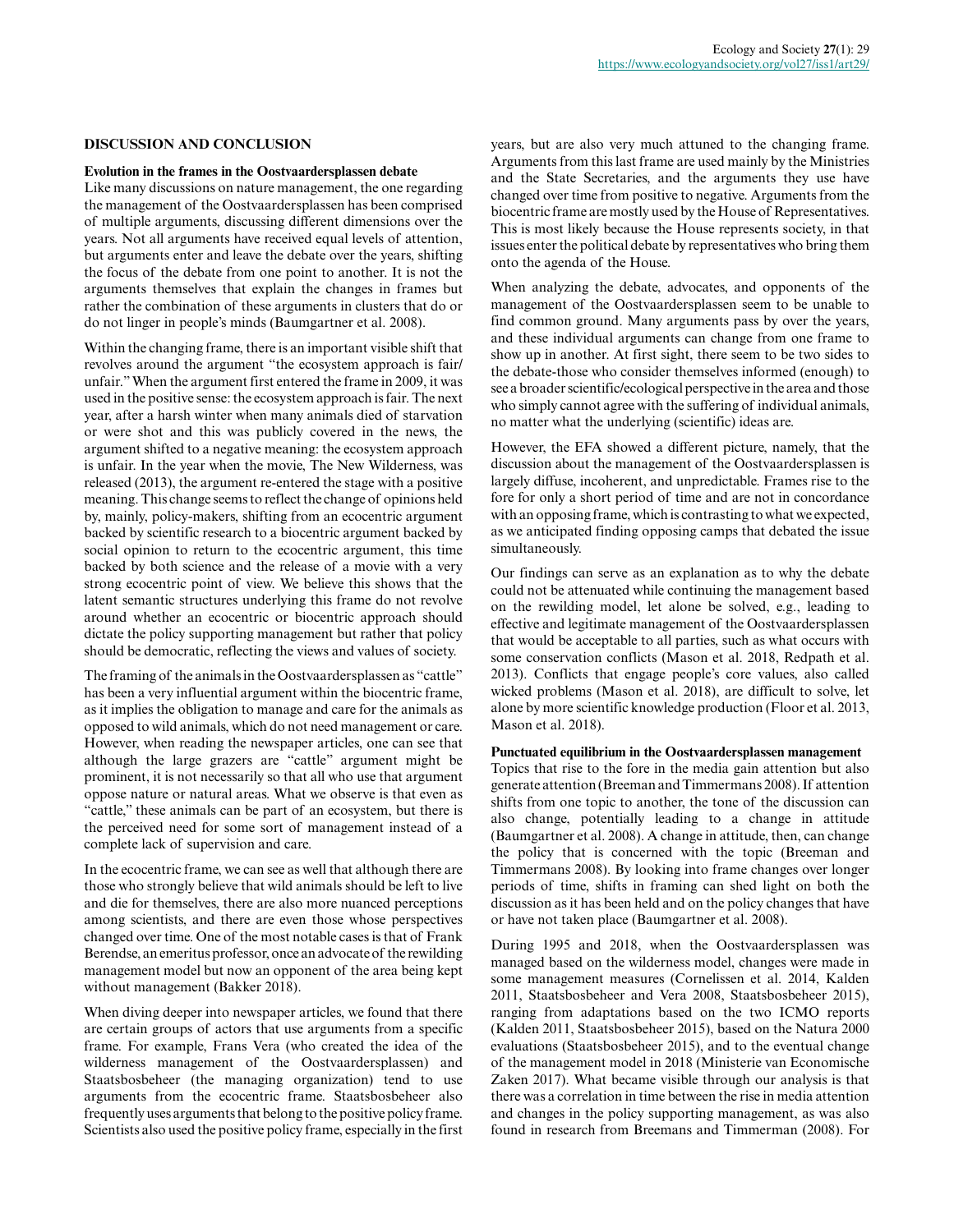example, the rise in negative attention in newspaper media in 2005/2006 and 2009/2010 was followed by the installation of the two ICMO committees. Following the more positive news coverage in 2013, there was a new management plan presented that included a focus on tourism to make the area more accessible for those who were inspired by the movie The New Wilderness (Staatsbosbeheer 2015). The peak in negative attention that developed from 2016 onwards was succeeded by the radical transformation of the management approach in 2018 by abandoning the wilderness model (van Geel 2018).

The relatively minor adaptations in the management of the Oostvaardersplassen, despite attention peaks and societal pressure, are in line with the preferences in policy systems for stability (True et al. 2007). Additionally, the radical shift away from the wilderness model after reaching the threshold of urgency, shown in the greatest negative media attention as the ultimate move to silence the debate, fits the punctuated equilibrium theory very well (True et al. 2007). This is not to say that there is a general agreement among all stakeholders but rather that the reason for the negative media attention, the starving animals, has been removed.

#### **Conclusion and further research**

In our research, we have identified frame changes over time, generating insight into how the frames changed in response to our first research question. Contrary to what we expected, we could not find two clearly distinguishable opposing frames, alternating for attention over time. In answering our second research question, our research shows a correlation between events and media attention. Over the years, there has been growing attention paid to the Oostvaardersplassen case, and single events have generated increasing attention in newspapers. The combination of the number of articles, the negative tone, and the dominant biocentric frame all coming together suggests that the threshold was surpassed and a radical change of the management and its supporting policy was established. This research contributed to the knowledge on the intersection of media attention, framing, and policy processes. Although this research did not look into the possible causal relationship between media attention and policy, we found a correlation between attention in the media, the shift in frames, and the policy changes that occurred. We believe that further research might be able to shed more light on the connection between events and (social) media attention.

The extent to which having access to more information changes moral arguments is unknown. In the debate on the Oostvaardersplassen, perceptions of individual animal suffering, the wildness of animals (versus cattle), and legal obligation to take care of one's legally owned animals differ so deeply that there might be an insurmountable fundamental difference between the actors involved (Ujházy et al. 2020).

This would be an interesting research topic to see whether, for example, ecologists have a different moral conviction on the matter of animal suffering than policy-makers or visitors of the area. If so, could that difference in moral conviction be explained? It could at the same time be interesting to identify the groups that use the same arguments, gaining insight into how these groups work together and whether they remain together over time.

Another perspective on the matter is the change by political actors from favoring to opposing the management of the Oostvaardersplassen, leaving the question open as to when policymakers care more about scientific input than public/societal opinions when in crisis. The changing frame eventually shifts from a supporting point of view to one that no longer supports management, incorporating the argument that society is against management as a core argument for being against the policy at the time when the debate was reactivated. This change within the frame may have taken place for many possible reasons, including the wish for more participatory policy-making, and thus incorporating the opinions of society or, more openly available doubts about science as the truth bringer; new generations of policy-makers that may lack trust in science more than older generations; and the emergence of social media as an accessible public opinion measure (Norton 1998, Wynne 2006, Pace et al. 2010, Broer and Ostendorf 2018). As of yet, we do not know which of these possible factors contributed (the most), but it would be interesting to determine whether science and policy are still tightly connected and, if not, what implications follow for the future of both.

*Responses to this article can be read online at:* [https://www.ecologyandsociety.org/issues/responses.](https://www.ecologyandsociety.org/issues/responses.php/12955) [php/12955](https://www.ecologyandsociety.org/issues/responses.php/12955)

#### **Acknowledgments:**

*We would like to thank Christian Baden PhD, for he generously provided the Matlab code to conduct the EFA analysis, and Arthur van Woersem MSc., for assisting with the statistical preparations.*

#### **Data Availability:**

*None of the primary data are publicly available, because of restrictions due to licenses of LexisNexis' newspaper database. The converted analysis file, comprised of the argument codes is available upon request from the corresponding author. The code used for the analysis in MatLab has been requested from Christian Baden, and can be requested by others as well, at c.baden@mail.huji.ac.il.*

#### **LITERATURE CITED**

Aarts, N., B. Ruyssenaars, C. Steuten, and A. Van Herzele. 2015. Natuur en beleid betwist. Wetenschappelijke Raad voor de Regering, The Hague, the Netherlands.

Alberts, G., and J. Van Tatenhove. 1997. Milieukunde: Niet zomaar een verhaal! Natuur scheppen doe je met een vork in P. Leroy, editor. Verbondenheid en samenhang. 10 essays bij het afscheid van Klaas Bouwer. KUN, Nijmegen, the Netherlands.

Bakker, L. 2018. Rewilding Nederland. Natuur in Nederland. Drukkerij Tesink, Zutphen, the Netherlands.

Baumgartner, F. R., C. Breunig, C. Green-Pedersen, B. D. Jones, P. B. Mortensen, M. Nuytemans, and S. Walgrave. 2009. Punctuated Equilibrium in Comparative Perspective. American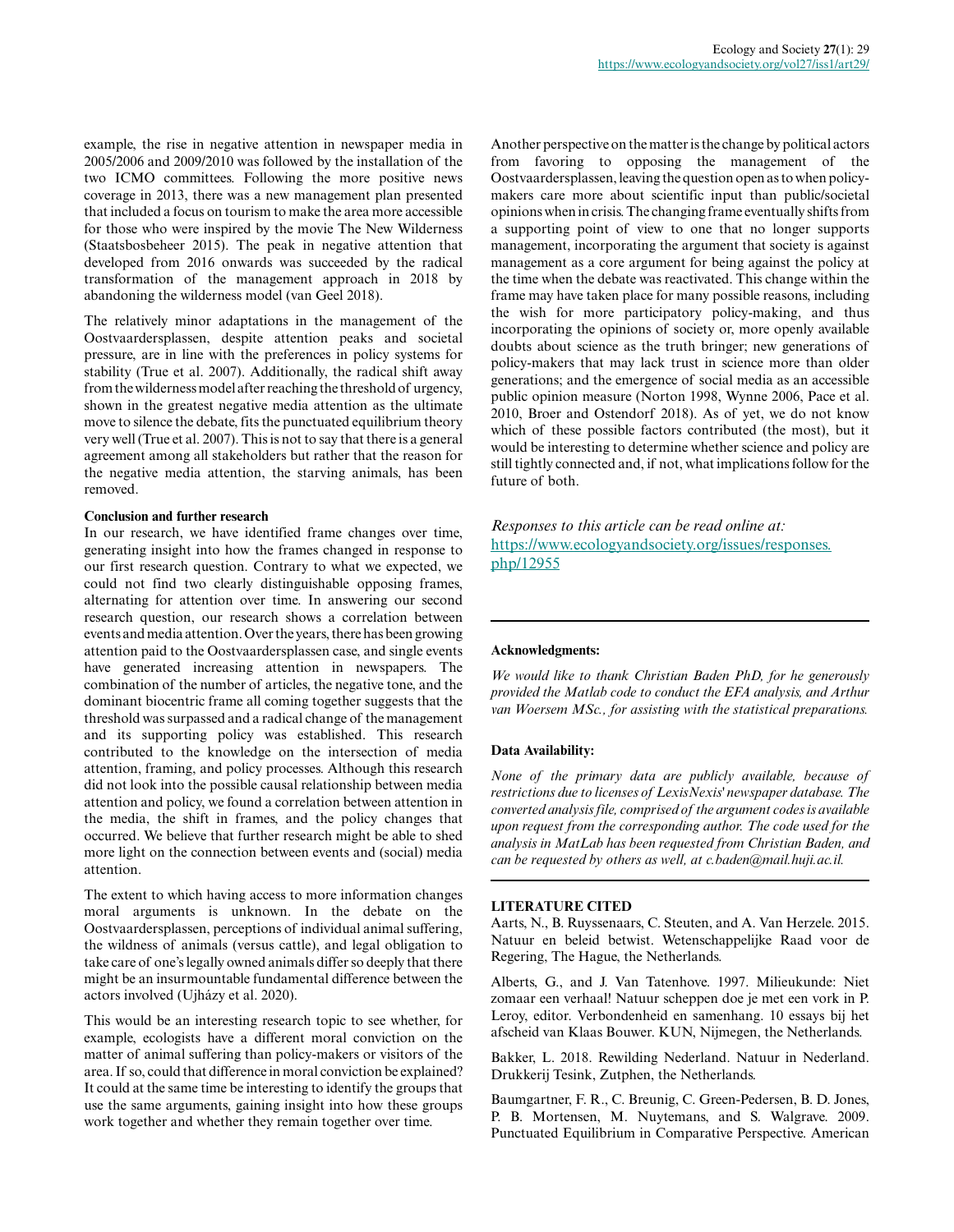Journal of Political Science 53(3):603-620. [https://doi.](https://doi.org/10.1111/j.1540-5907.2009.00389.x) [org/10.1111/j.1540-5907.2009.00389.x](https://doi.org/10.1111/j.1540-5907.2009.00389.x)

Baumgartner, F. R., S. De Boef, and A. Boydstun. 2008. The Decline of the Death Penalty and the Discovery of Innocence, Cambridge University Press, New York, USA.

Breeman, G. E., and A. Timmermans. 2008. Politiek van de aandacht voor milieubeleid; een onderzoek naar maatschappelijke dynamiek, politieke agendavorming en prioriteiten in het Nederlandse milieubeleid. Wetenschappelijke Raad voor de Regering, The Hague, the Netherlands.

Breeman, G. E., A. Timmermans, D. Lowery, C. Poppelaars, and S. Resodihardjo. 2008. De politieke aandachtscyclus voor openbaar bestuur en democratie een inhoudsanalyse van troonredes van 1945 tot 2007. Beleid en Maatschappij 35 (3):172-189.

Broer, T., and C. Ostendorf. 2018. Hoe de boze twitteraar het debat bepaalt. Vrij Nederland. [https://www.vn.nl/hoe-de-boze](https://www.vn.nl/hoe-de-boze-twitteraar-het-debat-bepaalt/)[twitteraar-het-debat-bepaalt/](https://www.vn.nl/hoe-de-boze-twitteraar-het-debat-bepaalt/)

Cornelissen, P., N. Beemster, and H. E. Kuypers. 2017. Vegetatie, vogels, grote herbivoren en recreatie in de Oostvaardersplassen. Staatsbosbeheer, Zeist, the Netherlands.

Cornelissen, P., J. Kuipers, J. Dekker, and N. Beemster. 2014. Vegetatie, grote herbivoren, vogels en recreatie in de Oostvaardersplassen. Staatsbosbeheer, Zeist, the Netherlands.

Dehler-Holland, J., K. Schumacher, and W. Fichtner. 2020. Topic modeling uncovers shifts in media framing of the German Renewable Energy Act. Patterns, 2(1):100169. [https://doi.](https://doi.org/10.1016/j.patter.2020.100169) [org/10.1016/j.patter.2020.100169](https://doi.org/10.1016/j.patter.2020.100169) 

Dewulf, A., B. Gray, L. Putnam, R. Lewicki, N. Aarts, R. Bouwen, and C. Van Woerkum. 2009. Disentangling approaches to framing in conflict and negotiation research: A meta-paradigmatic perspective. Human Relations 62(2):155-193. [https://doi.](https://doi.org/10.1177/0018726708100356) [org/10.1177/0018726708100356](https://doi.org/10.1177/0018726708100356)

Floor, J. R., C. S. A. Van Koppen, and H. J. Lindeboom. 2013. A review of science-policy interactions in the Dutch Wadden Sea - The cockle fishery and gas exploitation controversies. Journal of Sea Research 82:165-175.<https://doi.org/10.1016/j.seares.2012.06.001>

Floor, J. R., C. S. A. Van Koppen, and J. Van Tatenhove. 2018. Knowledge uncertainties in nature conservation - Analysing science-policy interactions in the Dutch Wadden Sea. PhD, Wageningen University, Wageningen, the Netherlands. [https://](https://doi.org/10.18174/441198) [doi.org/10.18174/441198](https://doi.org/10.18174/441198) 

Gersick, C. J. G. 1991. Revolutionary change theories: A multilevel exploration of the Punctuated Equilibrium Paradigm. The Academy of Management Review 16(1):35. [https://doi.](https://doi.org/10.2307/258605) [org/10.2307/258605](https://doi.org/10.2307/258605)

Gremmen, B. 2014. Just fake it! Public understanding of ecological restoration in M. S. H. Oksanen, editor. The Ethics of Animal Re-creation and Modification. Palgrave Macmillan, London, UK. [https://doi.org/10.1057/9781137337641\\_8](https://doi.org/10.1057/9781137337641_8)

Hajer, M., and W. Versteeg. 2005. A decade of discourse analysis of environmental politics: Achievements, challenges, perspectives. Journal of Environmental Policy & Planning 7(3):175-184. <https://doi.org/10.1080/15239080500339646>

ICMO. 2006. Reconciling nature and human interests. Report of the International Committee on the Management of large herbivores in the Oostvaardersplassen (ICMO). WING, The Hague/Wageningen, the Netherlands.

ICMO2. 2010. Natural Processes, animal welfare, moral aspects and management of the Oostvaardersplassen. Report of the second International Commission on Management of the Oostvaardersplassen (ICMO2). WING, The Hague/Wageningen, the Netherlands.

Jacobs, M. H., and A. E. Buijs. 2011. Understanding stakeholders' attitudes toward water management interventions: Role of place meanings. Water Resources Research 47(1). [https://doi.](https://doi.org/10.1029/2009WR008366) [org/10.1029/2009WR008366](https://doi.org/10.1029/2009WR008366)

Jasanoff, S. 1990. The Fifth Branch, Harvard University Press, Cambridge, Massachusetts, USA.

Jones, B. D., and M. Wolfe, editors. 2010. Public Policy and the Mass Media: An information processing approach, Routledge, London, UK.

Kalden, C. 2011. Protocol vroeg reactief beheer Oostvaardersplassen. Staatsbosbeheer, Zeist, the Netherlands.

Kansky, R., M. Kidd, and A. T. Knight. 2016. A wildlife tolerance model and case study for understanding human wildlife conflicts. Biological Conservation 201:137-145. [https://doi.org/10.1016/j.](https://doi.org/10.1016/j.biocon.2016.07.002) [biocon.2016.07.002](https://doi.org/10.1016/j.biocon.2016.07.002)

Lorimer, J. 2016. Probiotic legalities: De-domestication and rewilding before the law in I. Braverman, editor. Animals, Biopolitics and Law. Lively Legalities. Routlegde, London, UK.

Lorimer, J., and C. Driessen. 2014. Wild experiments at the Oostvaardersplassen: rethinking environmentalism in the Anthropocene. Transactions of the Institute of British Geographers 39(2):169-181.<https://doi.org/10.1111/tran.12030>

Mason, T. H. E., C. R. J. Pollard, D. Chimalakonda, A. M. Guerrero, C. Kerr-Smith, S. A. G. Milheiras, M. Roberts, P. R. Ngafack, and N. Bunnefeld. 2018. Wicked conflict: Using wicked problem thinking for holistic management of conservation conflict. Conservation Letters 11(6). [https://doi.org/10.1111/](https://doi.org/10.1111/conl.12460) [conl.12460](https://doi.org/10.1111/conl.12460)

Mattijssen, T., B. Breman, and T. Stevens. 2018. Oostvaardersplassen: analyse discussie in sociale media. Nature Today. [https://www.naturetoday.com/intl/nl/nature-reports/message/?](https://www.naturetoday.com/intl/nl/nature-reports/message/?msg=24254) [msg=24254](https://www.naturetoday.com/intl/nl/nature-reports/message/?msg=24254) 

Ministerie van Economische Zaken. 2017. Overeenkomst tussen de Staatssecretaris van Economische Zaken en het College van Gedeputeerde Staten van de Provincie Flevoland. Ministerie van Binnenlandse Zaken en Koninkrijksrelaties, The Hague, the Netherlands.

Motta, G., and C. Baden. 2013. Evolutionary factor analysis of the dynamics of frames. Communication methods and measures 7(1):48-82.<https://doi.org/10.1080/19312458.2012.760730>

Newig, J., P. Derwort, and N. W. Jager. 2019. Sustainability through institutional failure and decline? Archetypes of productive pathways. Ecology and Society 24(1):18. [https://doi.](https://doi.org/10.5751/ES-10700-240118) [org/10.5751/ES-10700-240118](https://doi.org/10.5751/ES-10700-240118)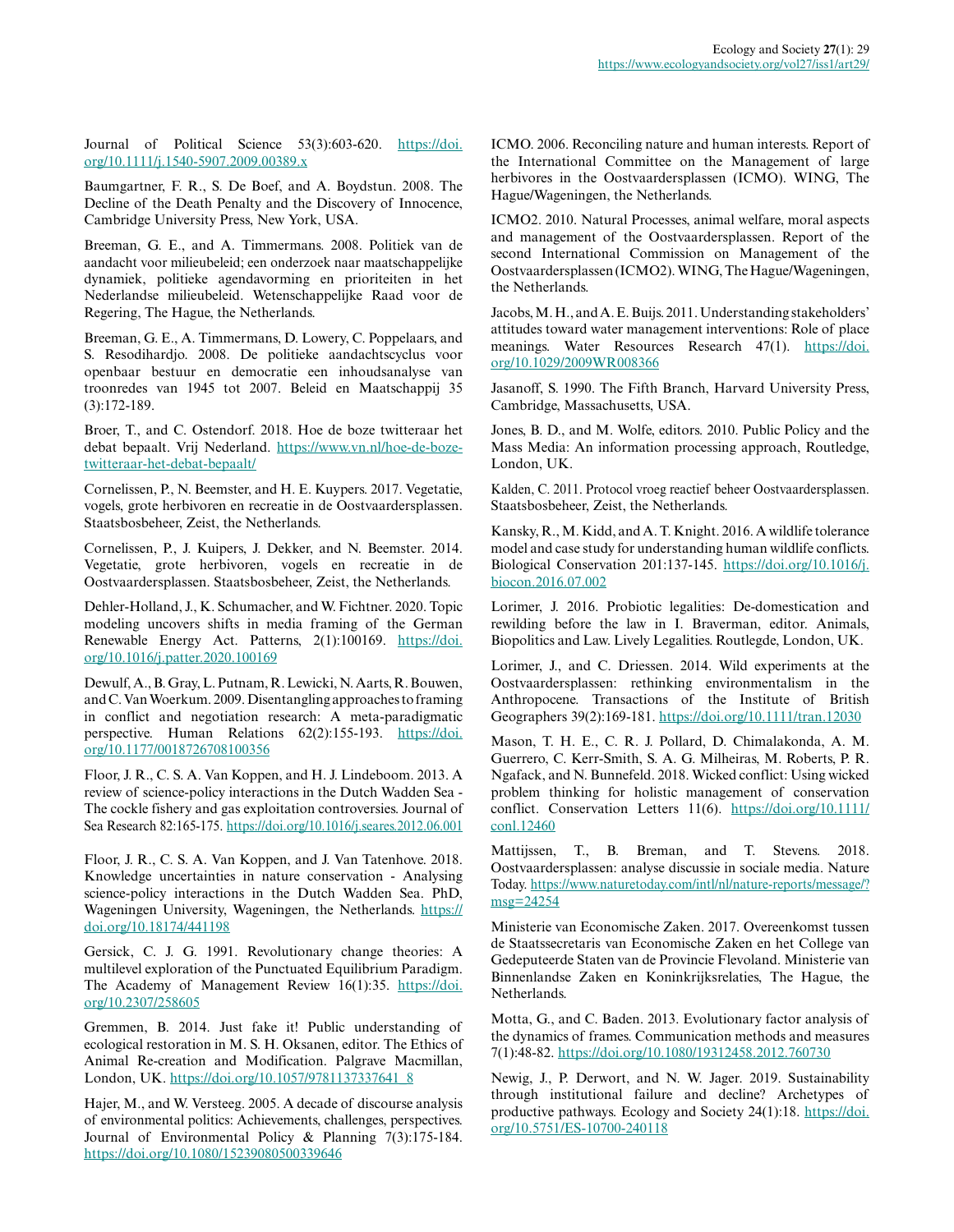Norton, B. G. 1998. Improving ecological communication: The role of ecologists in environmental policy formation. Ecological Applications 8(2):350-364. <https://doi.org/10.1017/CBO9780511613821.013>

Pace, M. L., S. E. Hampton, K. E. Limburg, E. M. Benett, E. M. Cook, A. E. Davis, J. Morgan Grove, K. Y. Kaneshiro, S. L. Ladeau, G. E. Likens, D. M. Mcknight, D. C. Richardson, and D. L. Strayer. 2010. Communicating with the public: opportunities and rewards for individual ecologists. Frontiers in Ecology and the Environment 8(6):292-298. [https://doi.](https://doi.org/10.1890/090168) [org/10.1890/090168](https://doi.org/10.1890/090168)

Pratt, J. 2011. Norbert Elias, the civilizing process and penal development in modern society in N. Gabriel, and S. Mennell, editors. Norbert Elias and Figurational Research: Processual Thinking in Sociology. Page Brothers, Norwich. [https://doi.](https://doi.org/10.1111/j.1467-954X.2011.01986.x) [org/10.1111/j.1467-954X.2011.01986.x](https://doi.org/10.1111/j.1467-954X.2011.01986.x) 

Redpath, S. M., J. Young, A. Evely, W. M. Adams, W. J. Sutherland, A. Whitehouse, A. Amar, R. A. Lambert, J. D. C. Linnell, A. Watt, and R. J. Gutierrez. 2013. Understanding and managing conservation conflicts. Trends in Ecology and Evolution 28(2):100-109.<https://doi.org/10.1016/j.tree.2012.08.021>

Révész, A., editor. 2012. Coding second language data validly and reliably. Blackwell Publishing, West Sussex, UK. [https://doi.](https://doi.org/10.1002/9781444347340.ch11) [org/10.1002/9781444347340.ch11](https://doi.org/10.1002/9781444347340.ch11)

Russel, D. J., and J. Turnpenny. 2020. Embedding ecosystem services ideas into policy processes: an institutional analysis. Ecology and Society 25(1):9.<https://doi.org/10.5751/ES-11342-250109>

Staatsbosbeheer, and F. Vera. 2008. Ontwikkelingsvisie Oostvaardersplassen. Staatsbosbeheer, Zeist, the Netherlands.

Staatsbosbeheer. 2015. Beheerplan Oostvaardersveld 2015-2020. Staatsbosbeheer, Zeist, the Netherlands.

Staatsbosbeheer. 2021. De geschiedenis van Staatsbosbeheer. [https://www.staatsbosbeheer.nl/over-staatsbosbeheer/organisatie/](https://www.staatsbosbeheer.nl/over-staatsbosbeheer/organisatie/historie) [historie](https://www.staatsbosbeheer.nl/over-staatsbosbeheer/organisatie/historie) [Accessed 28-05-2021].

True, J. L., B. D. Jones, and F. R. Baumgartner. 2007. Explaining stability and change in public policymaking in P. Sabatier, editor. Theories of the Policy Process. Westview Press, Colorado, USA.

Ujházy, N., Z. Molnár, Á. Bede-Fazekas, M. O. Szabó, and M. Biró. 2020. Do farmers and conservationists perceive landscape changes differently? Ecology and Society 25(3):12. [https://doi.](https://doi.org/10.5751/ES-11742-250312) [org/10.5751/ES-11742-250312](https://doi.org/10.5751/ES-11742-250312) 

van Beek, L. M. G., Wardekker, A. & Metze, T. A. P. 2018, Visualisaties met invloed: een analyse van de condities in het maakproces en de doorwerking van PBL-visualisaties. Utrecht University, Utrecht, the Netherlands.

Van der Heijden, J., and J. Kuhlmann. 2018. Assessing policy process knowledge: A systematic review of three theoretical approaches that are applied to cases of policy change. European Policy Analysis 4(1):72-93.<https://doi.org/10.1002/epa2.1035>

van der Maten, R. 2011. De Oostvaardersplassen. Master of Science Master thesis, Radboud University, Nijmegen, the Netherlands.

van der Zouwen, M. 2006. Dynamics in nature policy practices across the European Union in B. Arts, and P. Leroy, editors. Institutional Dynamics in Environmental Governance. Springer, Dordrecht, the Netherlands. [https://doi.org/10.1007/1-4020-5079-8\\_7](https://doi.org/10.1007/1-4020-5079-8_7)

Van Geel, P. 2018. Advies Beheer Oostvaardersplassen. Externe Begeleidingscommissie beheer Oostvaardersplassen, Lelystad, the Netherlands.

Van Vuure, C. 2014. De Oostvaardersplassen anders bekeken. Vakblad natuur bos landschap, 11(107):13-15.

Vera, F. 1997. Metaforen voor de wildernis: eik, hazelaar, rund en paard. Doctor of Philosophy, Wageningen University, Wageningen, the Netherlands.

Wolfe, M. 2012. Putting on the brakes or pressing on the gas? Media attention and the speed of policymaking. Policy Studies Journal 40(1):109-126. [https://doi.org/10.1111/j.1541-0072.2011.00436.](https://doi.org/10.1111/j.1541-0072.2011.00436.x) [x](https://doi.org/10.1111/j.1541-0072.2011.00436.x) 

Wolfe, M., B. D. Jones, and F. R. Baumgartner. 2013. A failure to communicate: Agenda setting in media and policy studies. Political Communication 30(2):175-192. [https://doi.](https://doi.org/10.1080/10584609.2012.737419) [org/10.1080/10584609.2012.737419](https://doi.org/10.1080/10584609.2012.737419)

Wynne, B. 2006. Public engagement as a means of restoring public trust in science - Hitting the notes, but missing the music? Community Genetics 9(3):211-220.<https://doi.org/10.1159/000092659>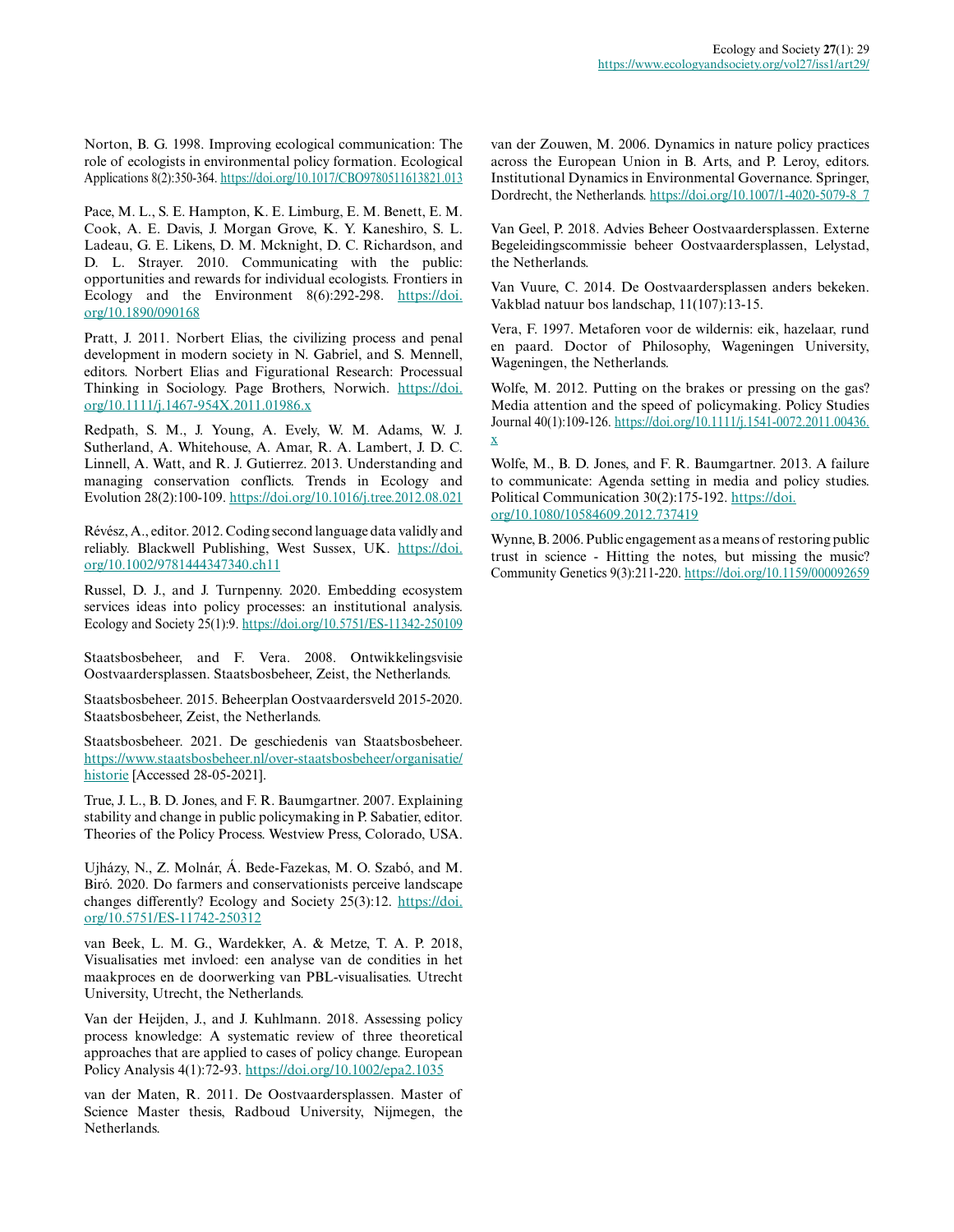# Codebook in Dutch

| Categorie           | nummer positief |                              |     | nummer negatief                      | Korte uitleg                                                                 |
|---------------------|-----------------|------------------------------|-----|--------------------------------------|------------------------------------------------------------------------------|
| <b>Morals (100)</b> | 101             | zorgplicht wordt vervuld     | 111 | zorgplicht wordt niet vervuld        | Argumenten aangaande de zorgplicht                                           |
|                     | 102             | dierenwelzijn gegarandeerd   |     | 112 dierenwelzijn geschonden         | Argumenten die dierenwelzijn noemen                                          |
|                     |                 | 103 vrijheid                 |     | 113 geen vrijheid                    | De wijze waarop dieren leven                                                 |
|                     |                 | 104 wilde dieren/rewildering |     | $114$ vee                            | De status van de dieren in de OVP                                            |
|                     | 105             | ecologen, wetenschappers     | 115 | agrariërs, dierenbescherming         | De achtergrond van de besprokene/spreker als argument                        |
|                     |                 | 106 wetenschap               |     | 116 boerenkennis                     | De uitleg van de basis voor de situatie                                      |
|                     | 107             | natuur                       | 117 | cultuur                              | De visie op het gebied                                                       |
|                     |                 | 130 overig                   |     | 140 overig                           |                                                                              |
|                     |                 |                              |     |                                      |                                                                              |
| Fairness (200)      | 201             | wilde dieren                 | 211 | gedomesticeerde dieren               | De status van de dieren in relatie tot eerlijkheid                           |
|                     |                 | 202 goed leven               |     | 212 slecht leven                     | De wijze waarop de dieren leven                                              |
|                     |                 | 203 zachte dood              |     | 213 hongersdood                      | De wijze waarop de dieren sterven                                            |
|                     | 204             | kort lijden                  | 214 | lijdensweg                           | De wijze waarop de dieren sterven                                            |
|                     | 205             | afschot                      |     | 215 genadeschot                      | De wijze waarop de dieren sterven                                            |
|                     |                 | 206 vrijheid                 |     | 216 hekken                           | De wijze waarop de dieren leven                                              |
|                     | 207             | draagkracht                  | 217 | draagkracht                          | De hoeveelheid dieren wat passend is in het gebied                           |
|                     |                 | 208 ecosysteem               |     | 218 ecosysteem                       | De eenheid van het gebied                                                    |
|                     |                 | 230 overig                   |     | 240 overig                           |                                                                              |
|                     |                 |                              |     |                                      |                                                                              |
| Cost/Value (300     | 301             | waardevol gebied             | 311 | concentratiekamp                     | De perceptie op de waarde van het gebied voor een groter geheel              |
|                     |                 | 302 Afrika                   |     | 312 geen Afrika                      | De perceptie op de waarde van het gebied voor bezoekers                      |
|                     |                 | 303 toerisme                 |     | 313 toerisme                         | De perceptie op de waarde van het gebied voor toerisme                       |
|                     |                 | 304 Nieuwe Wildernis         |     | 314   Reactie tegen Nieuwe Wildernis | De perceptie op de film de Nieuwe Wildernis                                  |
|                     |                 | 330 overig                   |     | 340 overig                           |                                                                              |
|                     |                 |                              |     |                                      |                                                                              |
| Law/Compianc        | 401             | beheer                       | 411 | beheer                               | Het wettelijk verplicht beheer                                               |
|                     |                 | 402   EU regels              |     | 412 EU regels                        | De toepasbare EU-regels                                                      |
|                     | 403             | Habitatrichtlijnen           |     | 413   Habitatrichtlijnen             | De toepasbare Habitatrichtlijnen                                             |
|                     | 404             | maatschappij klaar           |     | 414   maatschappij tegen             | De perceptie op de rechtmatigheid van het gevoerde beleid in de maatschappij |
|                     | 405             | ICMO 1 en/of 2               |     |                                      | Onderzoekscommissie ICMO (niet negatief)                                     |
|                     |                 | 406 Gabor                    |     |                                      | Onderzoekscommissie Gabor (niet negatief)                                    |
|                     | 407             | Natura 2000                  |     | 415 Natura 2000                      | De toepasbare Natura 2000                                                    |
|                     |                 | 408 EHS                      |     | $416$ EHS                            | De Ecologische Hoofdstructuur                                                |
|                     | 409             | belangengroepen              | 417 | belangengroepen                      | Betrokken belangengroepen, optredend als zulks                               |
|                     |                 | 410 rechtszaken              |     | 418 rechtszaken                      | Gevoerde rechtszaken voor of tegen het beheer en diens uitkomsten            |
|                     |                 | 430 overig                   |     | 440 overig                           |                                                                              |
|                     |                 |                              |     |                                      |                                                                              |
| <b>Other (500)</b>  |                 |                              |     |                                      |                                                                              |